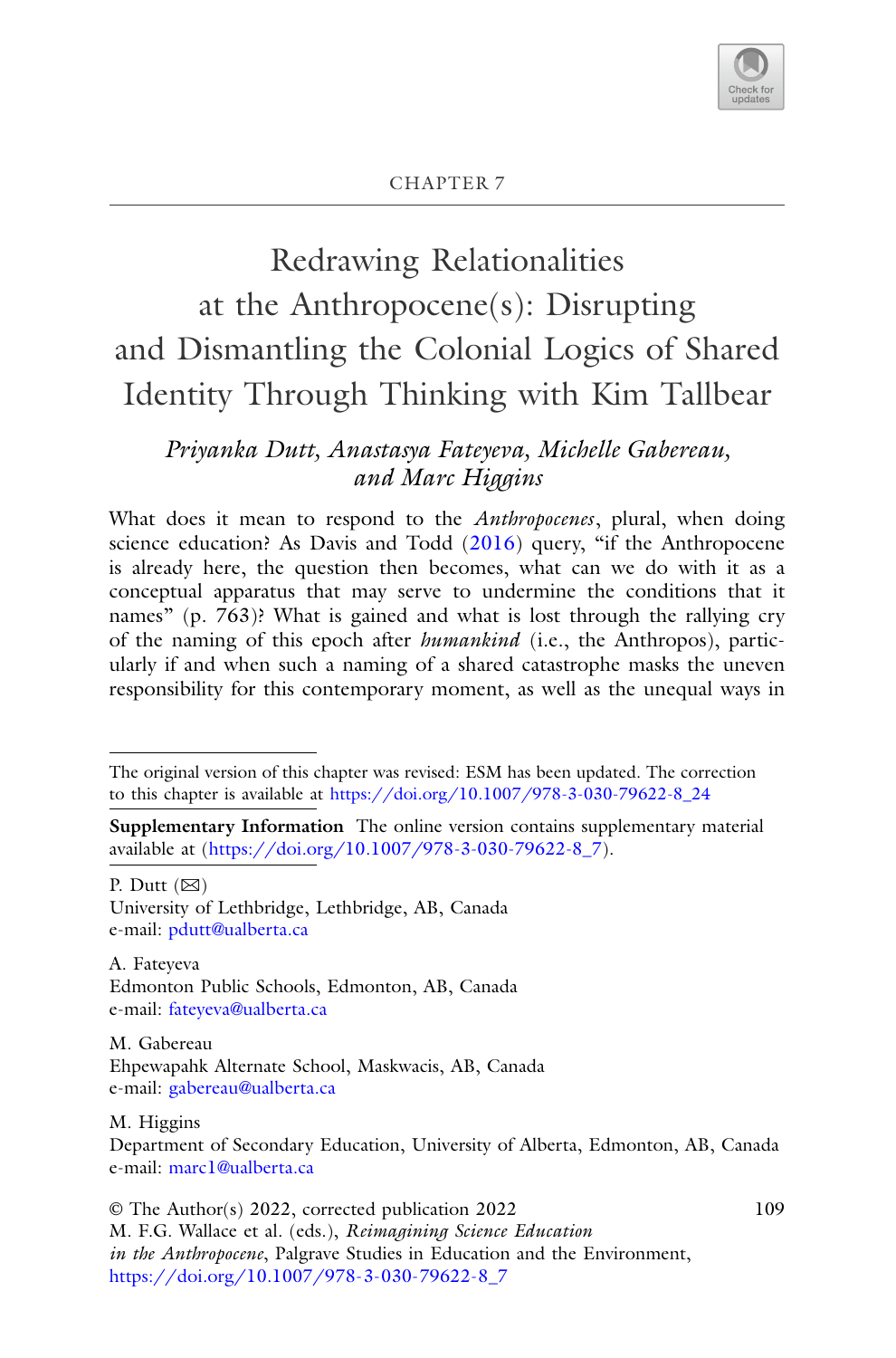which it is felt? More pointedly, can we critically engage with *the* Anthropocene, singular, without acknowledging the multiplicity of moments in which Indigenous Land and its ecology of humans, other-than-humans, and morethan-humans were at risk of extinction from "Man"? Within this chapter, we contend that if the ways of thinking and practicing both science and science education continue to be rooted in the same *settler*<sup>[1](#page-1-0)</sup> colonial, capitalist, and toxic ways-of-knowing and -being that have and continue to produce Indigenous erasure and support the acquisition of Indigenous Land, that responses to *the* Anthropocene, singular, will be fraught (e.g., Bang & Marin, [2015;](#page-9-1) Liboiron et al., [2018\)](#page-9-2). As Davis and Todd [\(2016\)](#page-9-0) state:

without recognizing that from the beginning, the Anthropocene is a universalizing project, it serves to re-invisibilize the power of Eurocentric narratives, again re-placing them as the neutral and global perspective. By linking the Anthropocene with colonization, it draws attention to the violence at its core, and calls for the consideration of Indigenous philosophies and processes of Indigenous self-governance as a necessary political corrective, alongside the selfdetermination of other communities and societies violently impacted by the white supremacist, colonial, and capitalist logics instantiated in the origins of the Anthropocene.  $(2016, p. 763)$  $(2016, p. 763)$ 

Beginning from the recognition that both science and science education are most often premised on *othering* Indigenous peoples (Bang & Marin, [2015;](#page-9-1) Tallbear, [2013\)](#page-9-3), we leverage this unusual turn towards *a* shared identity as a means of provoking new ways for the Anthropocene(s) to be felt. In this work, we take seriously Davis and Todd's [\(2016\)](#page-9-0) call for the "consideration of Indigenous philosophies and processes … as necessary political corrective" by engaging in a citational politics: we privilege and think with Indigenous thought-practices that have been working within, against, and beyond Western humanism since the beginnings of colonization. Notably, we turn to Dakota scholar Kim Tallbear [\(2013\)](#page-9-3), drawing on her work illuminating and troubling the relations between identity, science, settler colonialism, and Indigeneity. Following this, we offer a series of aesthetic provocations as a means of making the Anthropocene(s) felt otherwise.

## TROUBLING SHARED IDENTITY as a Settler Move to Innocence

Western modern science, from its very beginnings, operationalizes processes through which some are deemed "non-scientific" as a means of legitimizing and lifting those that are "scientific." Such logics extend more broadly to Western modernity and through colonial logics: dichotomously framing some as having culture, civilization, knowledge, and rationality, amidst other things,

<span id="page-1-0"></span><sup>&</sup>lt;sup>1</sup> Settler colonialism is a structure, and not only an event, through which settlers continue an ongoing project of Indigenous erasure and Land acquisition (see Tuck & Yang, [2012\)](#page-9-4).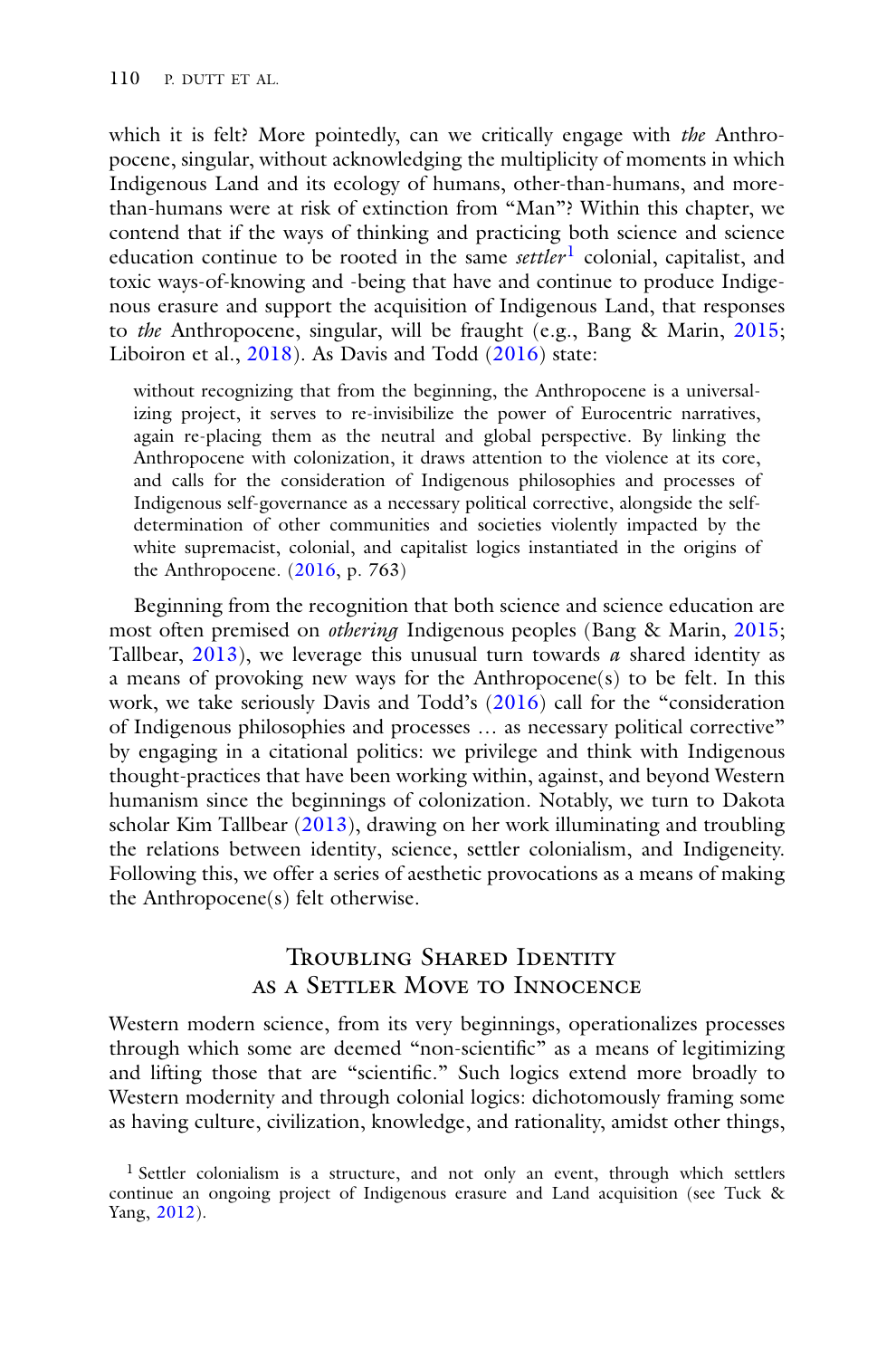because others have not. While these culturally shape(d) who can and could participate in science, as well as how, it also affects the kinds of sciences practiced.

While the genetic science of race is largely discounted today, Tallbear [\(2013\)](#page-9-3) reminds us that "gene discourses and scientific practices are entangled in ongoing colonialisms. What 'they' [settlers] think and do have always determined how much trouble 'we' [Native Americans] have" (p. 9). Despite science's distancing from race, we continue to see contemporary examples of how science is entangled in practices of defining, categorizing, policing, and perpetuating identities through practices such as direct-to-consumer DNA tests. In turn, science continues to inherit the responsibility to face the ways in which it has had and continues to have a part in defining *identity*, as well as how DNA continues to be systematically used to (re)direct power and privilege towards some (e.g., white settlers) at the expense of others (e.g., Indigenous peoples). For example, Tallbear [\(2013\)](#page-9-3) invites us to consider the ways in which genetics is leveraged in the U.S. political system through property rights:

Property rights accorded to whiteness are protected by the U.S. legal system. One of those rights is control of the legal meanings of group identities. Whites have legally defined who counts as black or Indian. This is an important right, for the racialization and subordination of those black and red "others" has been necessary to solidify the exclusive parameters of whiteness. (TallBear, [2013,](#page-9-3) p. 136)

This difference has become so normalized and normative that white settlers can unironically approach the question of difference vis-à-vis a stance of "helping" Indigenous peoples without recognizing their own complicity: such as the colonial impulse to improve or introduce new technologies, framing traditional ways-of-knowing and -being as backwards. One such dubiously helpful techno-scientific extension is the genetic theory of the mitochondrial Eve, which would have us all originate from Africa, and the notion that if we could come to realize that we were all connected that racism would end: racism is incompatible with knowledge of genetics.

Challenging the notion that scientific knowledge is enough for change to occur, Tallbear [\(2013\)](#page-9-3) reminds us that "racism does not need to be scientifically 'correct' to thrive. … [It is an] ahistorical … hope that scientific knowledge can make the crucial intervention of halting centuries of race oppression" (p. 149). As Tallbear [\(2013\)](#page-9-3) suggests, it may not even be enough to halt racist and oppressive myths proffered by the same scientists who offer "we are all African" as corrective: genetic research *on* Indigenous peoples continues under the guise of "preserving" the DNA of "vanishing" Indigenous peoples. While it is beyond the scope of this chapter to fully unpack *why* this is problematic (e.g., not acknowledging the colonial complicities that accompany the production of the image of Indigenous peoples as vanishing, either culturally or physically), we are wary of what calls to shared identities make visible and what they mask in terms of colonial logics and practices.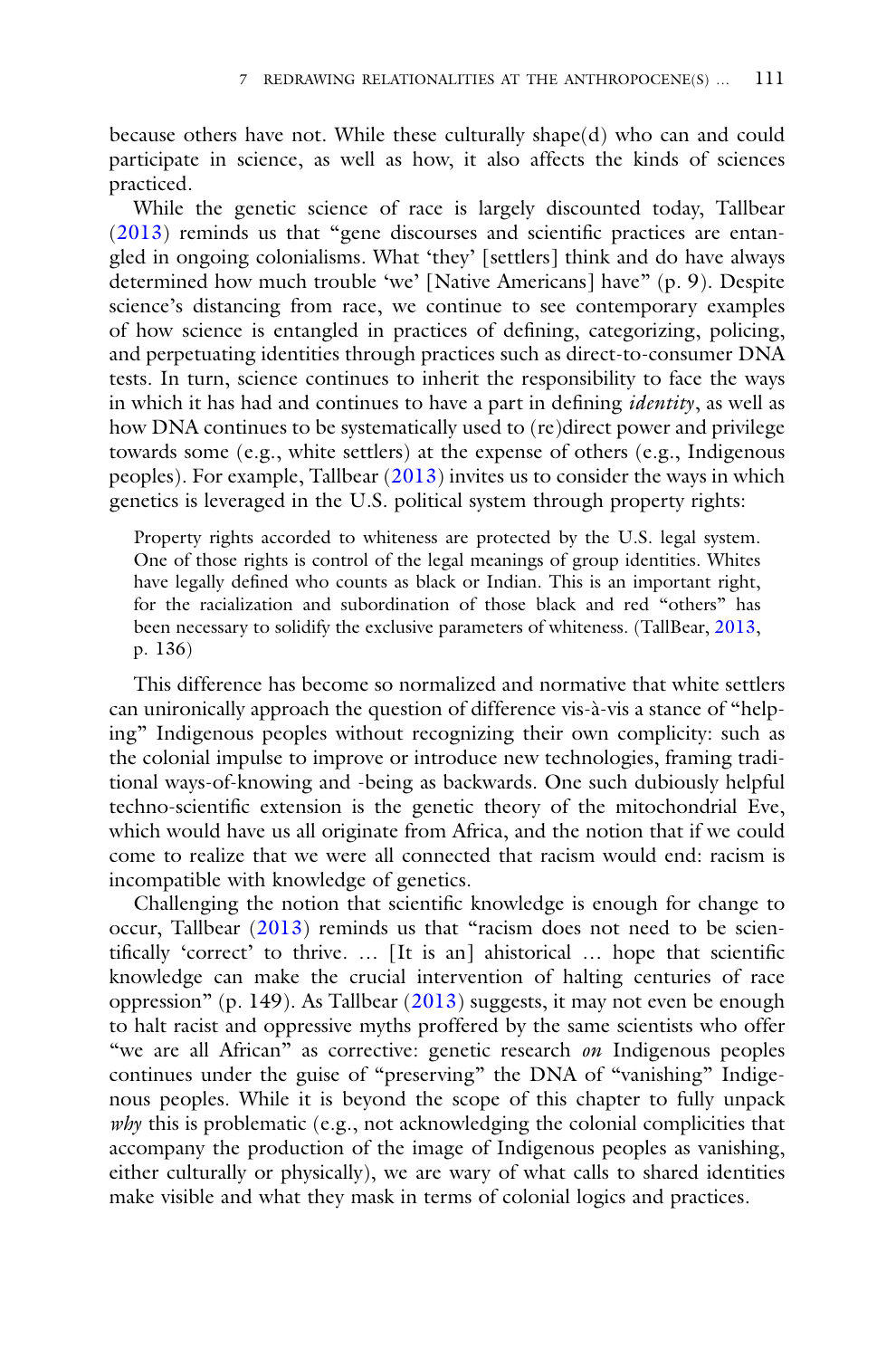In turn, while we agree that we are *all* affected by and need to respond to the Anthropocene, we wish to attend to what the illumination of shared culpability serves to conceal. Since the 1950s, the period in which *the* Anthropocene is often stated to have begun, "carbon dioxide levels, mass extinctions, and the widespread use of petrochemicals, … and radioactivity left from the detonation of atomic bombs" (Davis & Todd, pp. 762–763) have been (re)shaping the globe. However, while we are all are impacted by and inherit the Anthropocene, it is irresponsible to frame the issue as one that impels and affects us all equally, as this serves to "mask power with innocence" (McKinley, [2001\)](#page-9-5). *The* Anthropocene does not and cannot account for the ways that the responsibility for this current moment are unevenly distributed or how it unevenly impacts diverse groups: the Global South, endangered animals and species, Indigenous peoples, and marginalized urban and rural folk of colour, amidst others. Rather, not unlike Tallbear's [\(2013\)](#page-9-3) lines of questioning of colonial complicities of genetic science, Tuck and Yang [\(2012\)](#page-9-4) invite us to consider such actions as *settler moves to innocence*:

Settler moves to innocence are those strategies or positionings that attempt to relieve the settler of feelings of guilt or responsibility without giving up land or power or privilege, without having to change much at all. (p. 10)

Here particularly, the settler move to innocence is one of equivocation. Through equivocation, "or calling everything by the same name" (Tuck & Yang, [2012,](#page-9-4) p. 17), the intent is to signal the ways in which we are all affected and must respond to this shared catastrophe. While not wholly untrue, equivocation serves to mask the ways in which settlers have conveniently ignored and have actively participated in *Anthropocenes* which precede and come to constitute the present one. For example, the "Orbis spike" of 1610 (Lewis & Maslin,  $2015$ ) in which atmospheric  $CO<sub>2</sub>$  levels drastically dropped as a result of the genocide of Indigenous peoples, having planetary consequences.

Further, Tallbear [\(2013\)](#page-9-3) helps us to think about the ways in which colonial logics fetishize origins (e.g., *the* Anthropocene). Complicating the notion that Indigenous identity *originates* in DNA, Tallbear [\(2013\)](#page-9-3) offers an Indigenous conception of being that is relational. Not only is such a means of honouring longstanding and ongoing Indigenous philosophies, but it is also a means of calling into question and understanding the ecology of settler colonial thought-practices which constitute problematic extractivist genetic practices through which Indigenous peoples continue to be the *object* of science. In turn, we believe that choosing to observe *this* Anthropocene (as *the* Anthropocene) has much to do with how the world's settlers have displaced and destroyed through extractivism (i.e., the production of "value" through ever accelerating extraction of resources).[2](#page-3-0)

<span id="page-3-0"></span><sup>2</sup> It is also worth noting that even *positive* identity construction can also be in the service of settler colonial logics within. For example, Indigenous peoples who take up the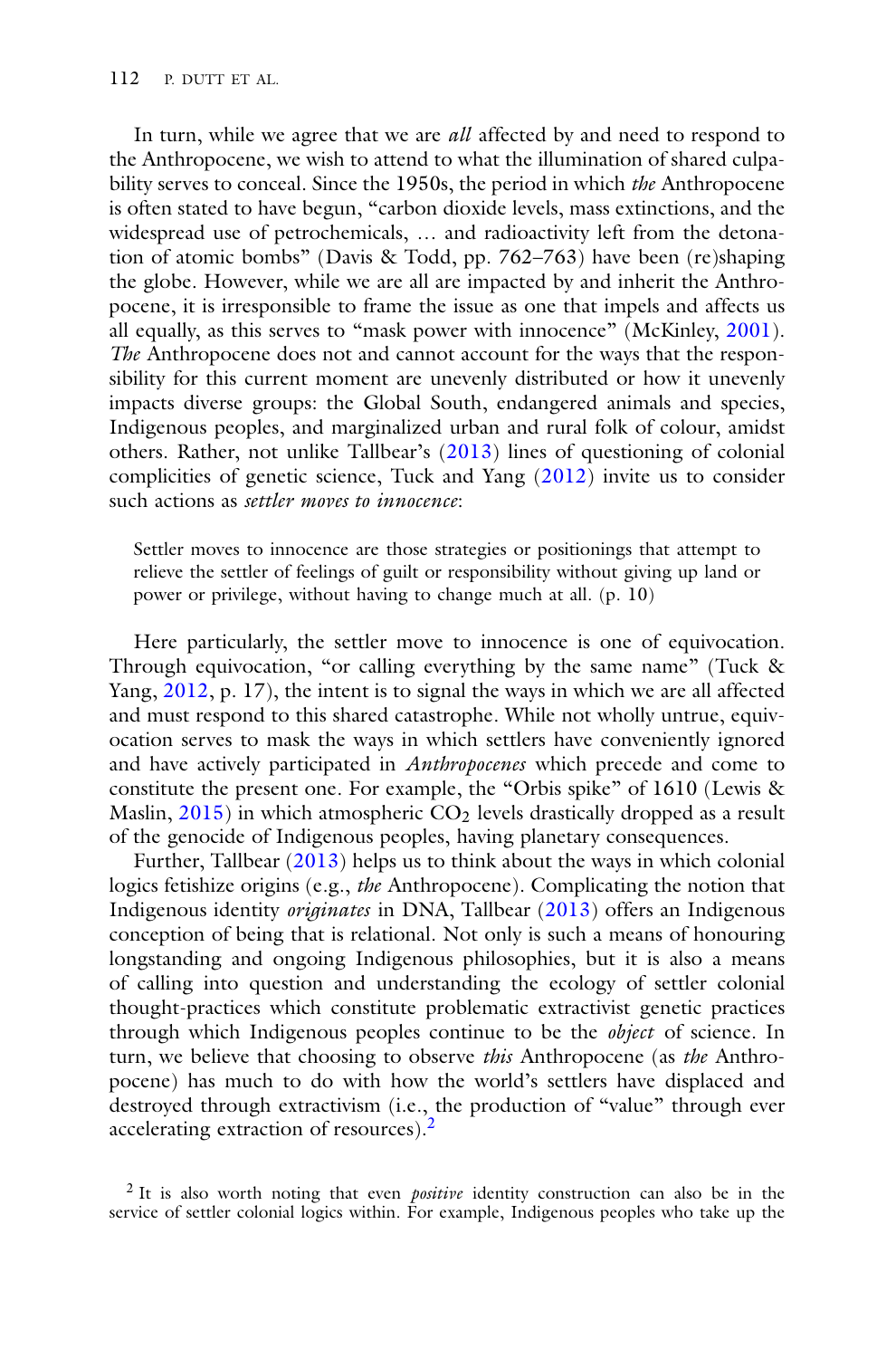After Davis and Todd [\(2016\)](#page-9-0), we want to take seriously the notion that "the Anthropocene betrays itself in its name: in its reassertion of univer-sality, it implicitly aligns itself with the colonial era" (Davis & Todd, [2016,](#page-9-0) p. 763). However, rather than offer a corrective identifying (beyond the plural form: Anthropocenes), we turn to more relational forms of meaning-making in response to the ways in which *a* meaning, like *an* identity, often works to reassert and reproduce settler colonial ways-of-knowing and -being. Specifically, we take seriously Tallbear's [\(2013\)](#page-9-3) call to not make Indigenous peoples the object of study when discussing the manifestations of settler colonialism in science but rather invert the gaze back onto science itself. Further, an important move in not offering a corrective is that, as Plains Cree scholar Cash Ahenakew [\(2017\)](#page-9-7) states, "the work of decolonization is not about what we do not imagine, but what we cannot imagine from our Western ways of knowing" (p. 88). We, as science educators, may need to sit with and in the difficult question of *why* we cannot or have not been able to respond to the Anthropocene(s). In turn, we recognize the need for new ways to (re)open what we can even imagine within science education as we respond to Anthropocenes. As Ahenakew states, "using metaphor and poetry to disrupt sense-making and prompt sense-sensing in the experience of readers" [\(2016,](#page-9-8) p. 337) because "modern academic literacies and technologies can make what has been made invisible by colonialism visibly absent, but they cannot make it present" [\(2017,](#page-9-7) p. 89). Accordingly, not only do we avoid offering *the* meaning because it risks reasserting and reproducing settler colonial ways-of-knowing and -being, but also because it may not be heard: science education has had and continues to have an active part in rendering unintelligible Indigenous ways-of-knowing and -being. Nonetheless, in endnotes, we offer *a* meaning as a means of engaging the possibilities that the aesthetic provocations below make possible.

Below, you will find a series of image-texts<sup>[3](#page-4-0)</sup> that are intended to invite an unpacking and undermining of the problematic ways in which Indigeneity, settler colonialism, science education, and the Anthropocene(s) intersect and coalesce (e.g., producing non-Western epistemologies and ontologies as lesserthan). Inspired by diverse influences such as Indigenous storywork (e.g., Archibald, [2008\)](#page-9-9), political cartoons, and meme culture we wish to produce a field of meaning-making that implicates the reader within the question of the Anthropocene(s) in the every day as well as its settler colonial and neo-colonial implications.

roles of Land protectors, while perpetually positioned as enemies of economic progress, are simultaneously positioned as stewards of the Land in ways that can and do let settlers *off-the-hook* in terms of their ecological responsibilities (El-Sherif, [2020\)](#page-9-10).

<span id="page-4-0"></span><sup>&</sup>lt;sup>3</sup> All of the following images have been illustrated by Anastasya Fateyeva.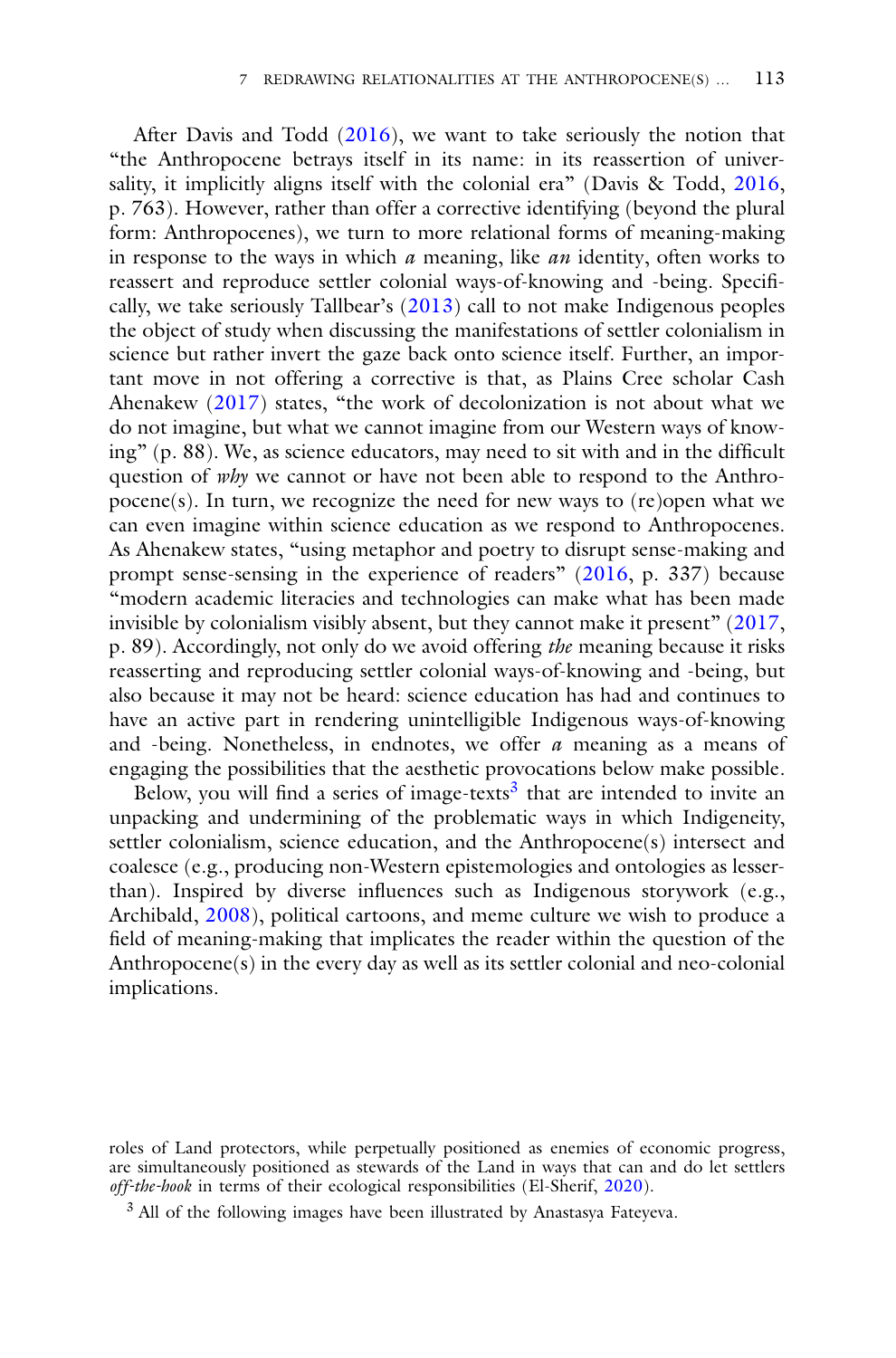# Turtle Island: A Haudenosaunee Creation Story[4](#page-5-0)

*Long before the world was created, there was an island in the sky inhabited by sky people. One day, a pregnant sky woman drops through a hole created by an uprooted tree and begins to fall for what seems like eternity.*

*Coming out of darkness, she eventually sees oceans. The animals from this world congregate, trying to understand what they see in the sky. A flock of birds is sent to help her. The birds catch her and gently guide her down onto the back of Great Turtle. The water animals like otter and beaver have prepared a place for her on turtle's back. They bring mud from the bottom of the ocean and place it on turtle's back until solid earth begins to form and increase in size.*

*Turtle's back becomes Sky Woman's home and the plants she brought down with her from Skyworld, including tobacco and strawberries, are her medicine. She makes a life for herself and becomes the mother of Haudenosaunee life as we know it today.*

## UNPACKING EVERYDAY (NEO-)COLONIALISMS<sup>[5](#page-5-1)</sup>

Let's talk about unpacking your recent purchase from Whiteazon. We can see that you're either in the pursuit of achieving a level of whiteness as defined and dictated by present-day, settler colonial society because you may not be white passing or perhaps you're educating yourself on the privileges that are associated with the notion of white passing and what that means. In the off chance that you're making this purchase as a white person, please leave a review when you can!

About: *Colonialism Illustrated by Wyatt Mehn* **Avg. Rating** *⭐⭐⭐⭐⭐*

<span id="page-5-0"></span><sup>4</sup> The first provocation is a depiction of Turtle Island, the name used by many Indigenous peoples when addressing what is colonially known as North America, followed by a Haudenosaunee creation story (Niro et al., [1999\)](#page-9-11).

<span id="page-5-1"></span><sup>5</sup> The second provocation is a satirical approach to the understandings of "belonging" in Western contemporary society. At once, it speaks to the requisite participation in consumeristic materialism: acquiring and holding valuable assets such as property, goods, and other forms of capital (which are then read as social capital). Simultaneously, it expresses a relation to whiteness and settler colonial logics: belonging often requires conformity of those not presenting in the image of Man (e.g., changing or altering one's behaviour through speaking one language over another, changing the dress or traditional adornments one chooses to wear, etc.).

Further, this provocation also helps to exemplify the ways in which colonial science excludes contributions to the field of STEM from the East or from different origins. Finally, there is the notion of identity and what that means, how it is defined, and how we use said definitions to create laws. Of particular note here is the tendency to dictate identity based on direct-to-consumer DNA tests, which may be used to govern bodies, but may also be used as ways to validate (or invalidate) certain identities over others, or invalidate them altogether (TallBear, [2013\)](#page-9-3). It also begs the question: does one need a quantitative measure to know their identity or can identity be rooted in something else altogether?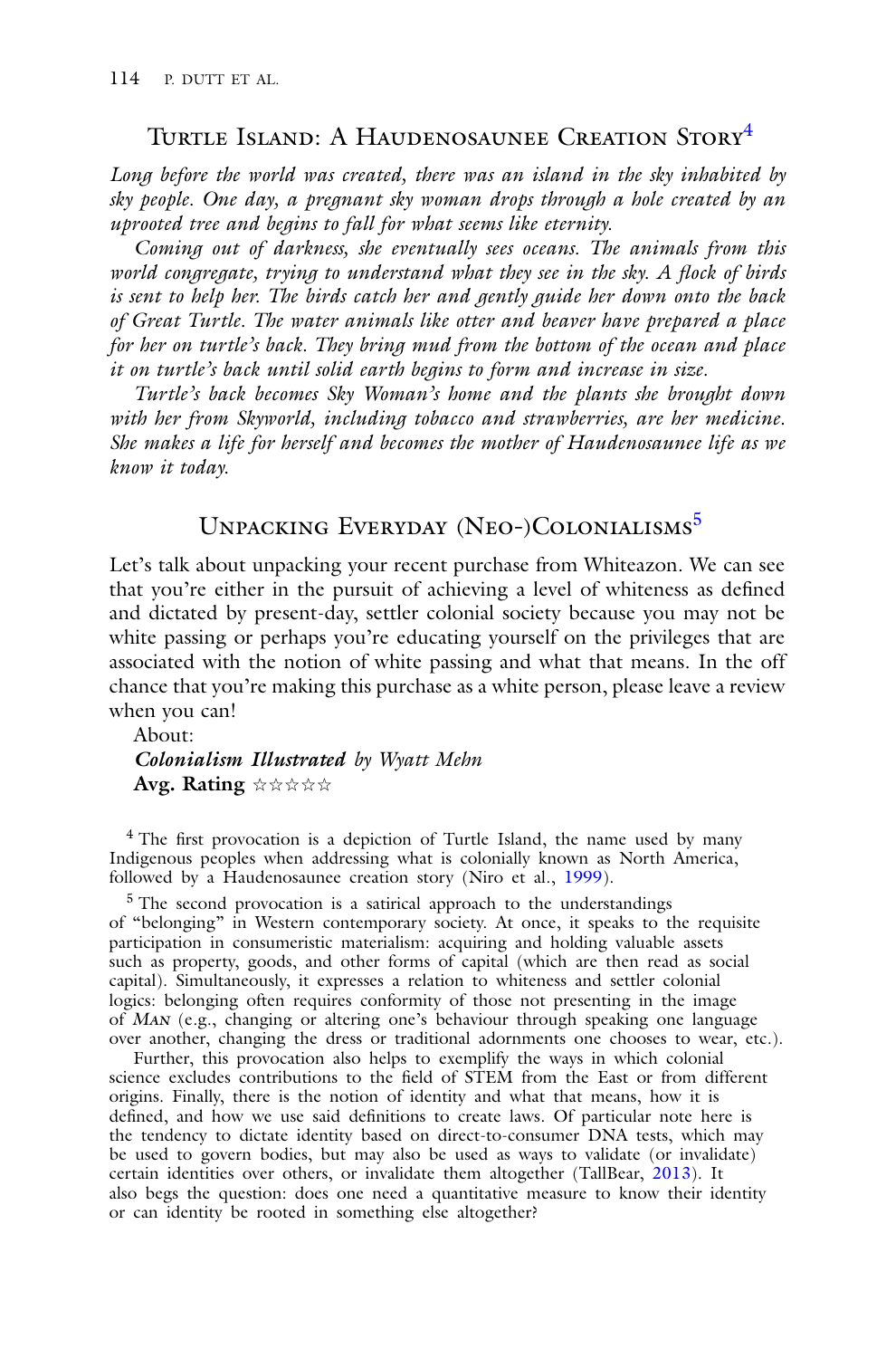Wyatt Mehn knows just how confusing colonialism can be. In his illustrative piece, Mehn attempts to depict the ways in which one can attain a colonial body short of bleaching one's skin. This can be done by "acting white." In this piece, Mehn shows examples of the colonized person, i.e., straightening otherwise naturally curly hair when it is on a brown body, reducing the number of cultural or traditional adornments worn by a brown body, or negating accents or heritage-related tonal changes in order to establish a "white" voice. Mehn also shows the converse for each example, highlighting the spectrum of which these dichotomies exist.

### *Important White Men by Ano Therwy Atman*

### **Avg. Rating** *⭐⭐⭐⭐⭐*

Perhaps you need to establish your place in a predominantly Eurocentric Western society. To do so, Atman has created a comprehensible guide to the Important White Men whose names replace the contributions from Eastern societies or from non-male bodies. From Watson and Crick's discovery of DNA and not Rosalind Franklin to the erasure of Ibn al-Haythem's contributions to the understanding of light and optics, this book will create space to understand and internalize the ways in which Eurocentrism and Western ideologies actively work against non-white, non-male bodies.

## *Property Management by Sam Guy*

#### **Avg. Rating** *⭐⭐⭐⭐⭐*

Owning property is a tough endeavour but Sam Guy has created a simple, multi-step approach that any person of colour can follow. In it, he speaks to the Five Fundamentals of Owning Property: Having means and money, Nepotism, Blankets laced with smallpox, Treaties that may or may not contain loopholes in which Indigenous peoples are tricked into giving up their livelihood for the sake of their nations, and general Whiteness. Guy's work also emphasizes that the fifth fundamental, whiteness, is perhaps the most precious and valuable property to have and hold in Western society.

#### *Principles of Debate, Vol. 1—10 by Al SoSam Guy* **Avg. Rating** *⭐⭐⭐⭐⭐*

While the connections and sense of community we make on a day-to-day basis are valuable, Al Guy believes that the one true way to create identity is through the definitions posed by raw data or otherwise cultivated by science. In his inspiring collection of historical data and journal articles, Guy creates a map from genetic markers to the definitions and depictions of identity. No longer is a total of 7% Japanese DNA markers irrelevant to your identity. Further, Guy provides explanations into the world of defining and labelling identity while also providing insights into what is or isn't part of those leading definitions, complete with an interview from presidential candidate Melizabeth Twarren and her embracing of her Cherokee DNA.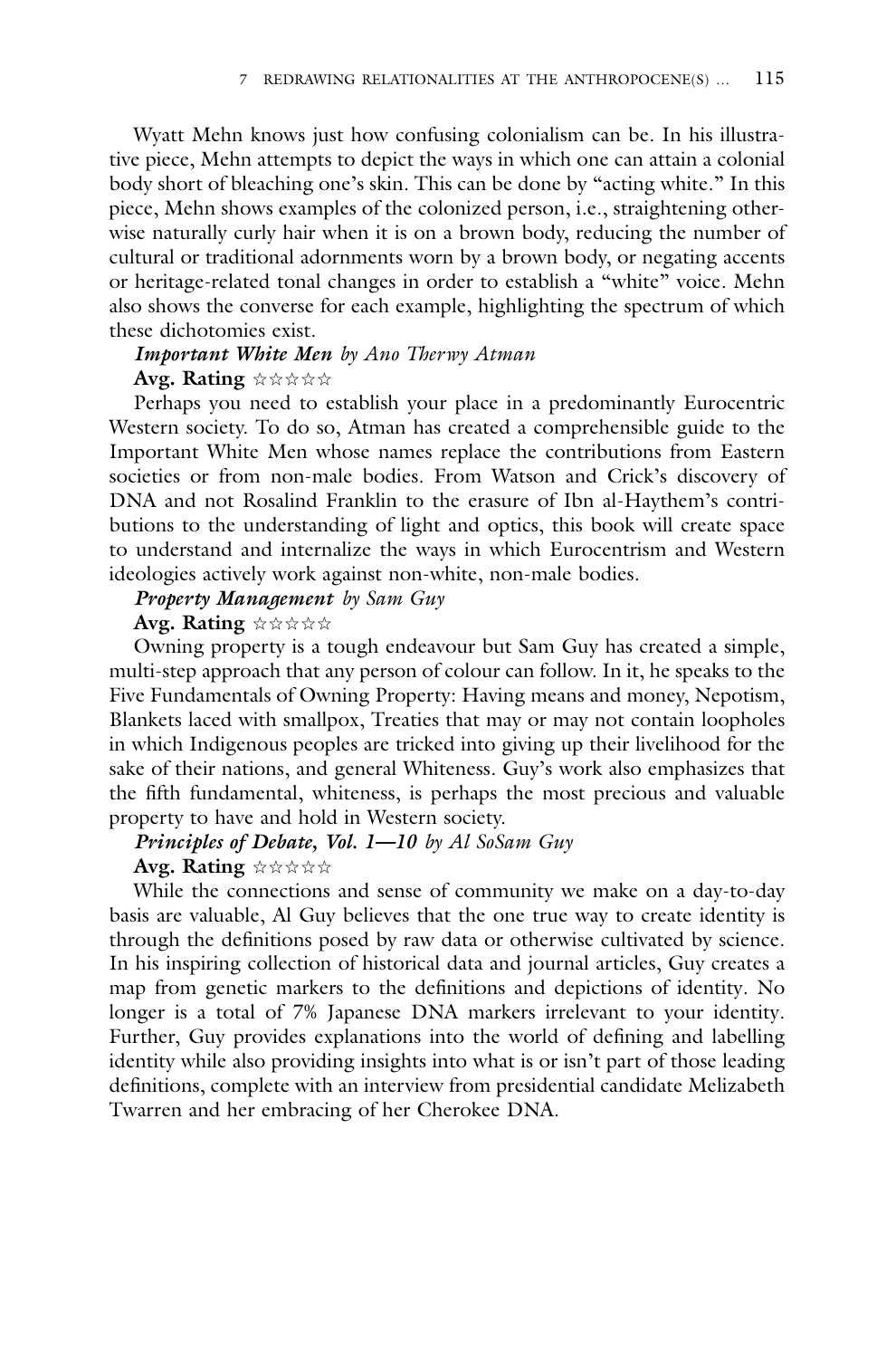## Indigenous Erasures: Supersessionism and Scientific Origin Stories<sup>[6](#page-7-0)</sup>

Long before the world was created, there was an island in the sky inhabited by sky people. One day, a pregnant sky woman drops through a hole created by an uprooted tree and begins to fall for what seems like eternity.

Coming out of darkness, she eventually sees oceans. The animals from this world congregate, trying to understand what they see in the sky. A flock of birds is sent to help her. The birds catch her and gently guide her down onto the back of Great Turtle. The water animals like otter and beaver have prepared a place for her on turtle's back. They bring mud from the bottom of the ocean and place it on turtle's back until solid earth begins to form and increase in size.

Turtle's back becomes Sky Woman's home and the plants she brought down with her from Skyworld, including tobacco and strawberries, are her medicine. She makes a life for herself and becomes the mother of Haudenosaunee life as we know it today. (Niro et al., [1999\)](#page-9-11).

*When the solar system settled into its current layout about 4.5 billion years ago, Earth formed when gravity pulled swirling gas and dust in to become the third planet from the Sun. Like its fellow terrestrial planets, Earth has a central core, a rocky mantle, and a solid crust* (NASA, [2020\)](#page-9-12).

<span id="page-7-0"></span><sup>6</sup> The third provocation is a revisiting of the first, a newly rendered version of Turtle Island, but now with red pen and altered definitions. Following the previous "unpacking" of whiteness in settler colonial Western societies, we suggest that these settler colonial, Eurocentric, and strict views of science begin to produce particular ways-of-relating within and across places and communities. Specifically, we understand the project of "identity" and "origins" as being entangled in the production of hard and fast definitions which shape how the North and the rest of the global population is "mapped out" and understood. For example, the need to define a people: in the ability to quantify, by per cent, their DNA, or by the presence of haplogroups, or by the defined borders that we draw between societies, or by the hypotheses we create regarding a nation's potential migratory patterns (e.g., Bering land bridge theory). These ways-of-defining are inseparable from and entangled with settler colonial ideas of science and the larger project of Western modernity which desires the creation of lines and boundaries rather than bridges and connections between the self and the other, the observer and the observed, as a means of privileging settler colonial lifeways (e.g., lifting Man, the subject of modernity, be they a scientist, educator, or other).

Within this provocation, the stark contrast between the Haudenosaunee creation story and NASA's explanation of the formation of the universe is included in order to truly show not only the dichotomy that exists within our present-day teachings of science and the stories by which Indigenous elders and other communities disseminate knowledge. It is also meant to invite a consideration of the way in which Western modern science supersedes other-ways-of-knowing and -being, erasing or devaluing them in the process. The question lingers: why does or must science education value one (Western modern science) so highly above all others?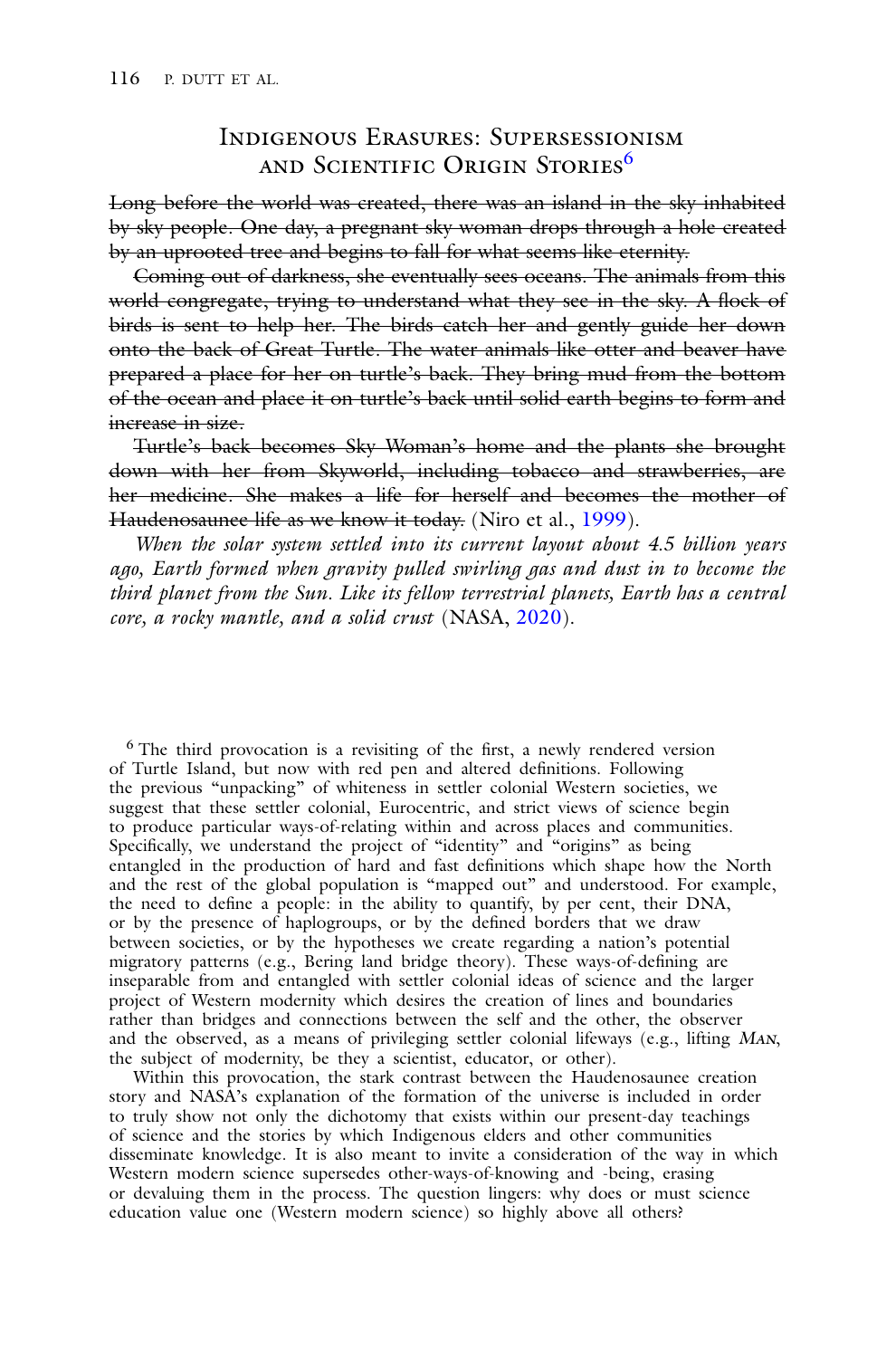# INDIGENOUS ERASURES: THE GENOGRAPHIC PROJECT<sup>[7](#page-8-0)</sup>

The Genographic Project cannot, for example, tell me how I am related to my various Dakota tribal kin, the ultimate set of relations in tribal life. … The question of how we as Dakota got to where we are has already been answered, and the answer does not lie in genetics. I could reference Dakota creation stories that give us values for living, narrate our common history, cohere us as a people with a common moral framework, and tie us to a sacred land base. … "Who we really are" is not a question that most, if any, Dakota think can be answered by finding out that they have mtDNA markers that "originated" in Mongolia. (TallBear, [2013,](#page-9-3) p. 152)

## **CONCLUSION**

The Anthropocene is the epoch under which "humanity"—but more accurately, petrochemical companies and those invested in and profiting from petrocapitalism and colonialism—have had such a large impact on the planet that radionuclides, coal, plutonium, plastic, concrete, genocide, and other markers are now visible in the geologic strata. (Davis & Todd, [2016,](#page-9-0) p. 765)

The Anthropocene(s) are a time in which our present geological age is significantly defined by the impact of *Man* (e.g., the white, masculine subject of Western modernity). While the notion and framing of *the* Anthropocene is not wrong—increasing human influence has led to greater impacts on climate change and the surrounding ecosystems—we suggest that this admission of culpability masks more than it reveals: *the* Anthropocene cannot be separated from the scientific production of identity which upholds and reproduces settler colonial thought practices. Importantly, when 100 companies produce 71% of the world's pollution, the creation of a shared identity may divert attention away from addressing the "petrochemical companies and those invested in and profiting from petrocapitalism and colonialism" (Davis & Todd, [2016,](#page-9-0) p. 765) who hold primary responsibility for the contemporary moment.

It is our desire that the above aesthetic provocations will generously generate different configurations of pedagogy which will allow for new ways to attend to the interconnected matrices of power and privilege which shape this contemporary Anthropocenic epoch that is predicated on so many

<span id="page-8-0"></span> $<sup>7</sup>$  The fourth provocation illustrates the Manhattan plot: data that is extracted</sup> from a sample of one's DNA. Within a single sample, there may be dozens of genetic markers depicting dozens of differing identities within a single individual. However, as TallBear  $(2013)$  puts it, these tests cannot define who she is because her personhood emanates from her relations, rich culture, long-standing traditions, and passed down stories. Further, rather than a shared identity, TallBear [\(2013\)](#page-9-3) speaks to how her Dakota kin are connected through their experiences, not by a direct-to-consumer DNA test that spits out an array of percentages based on genetic markers tied to Mongolia.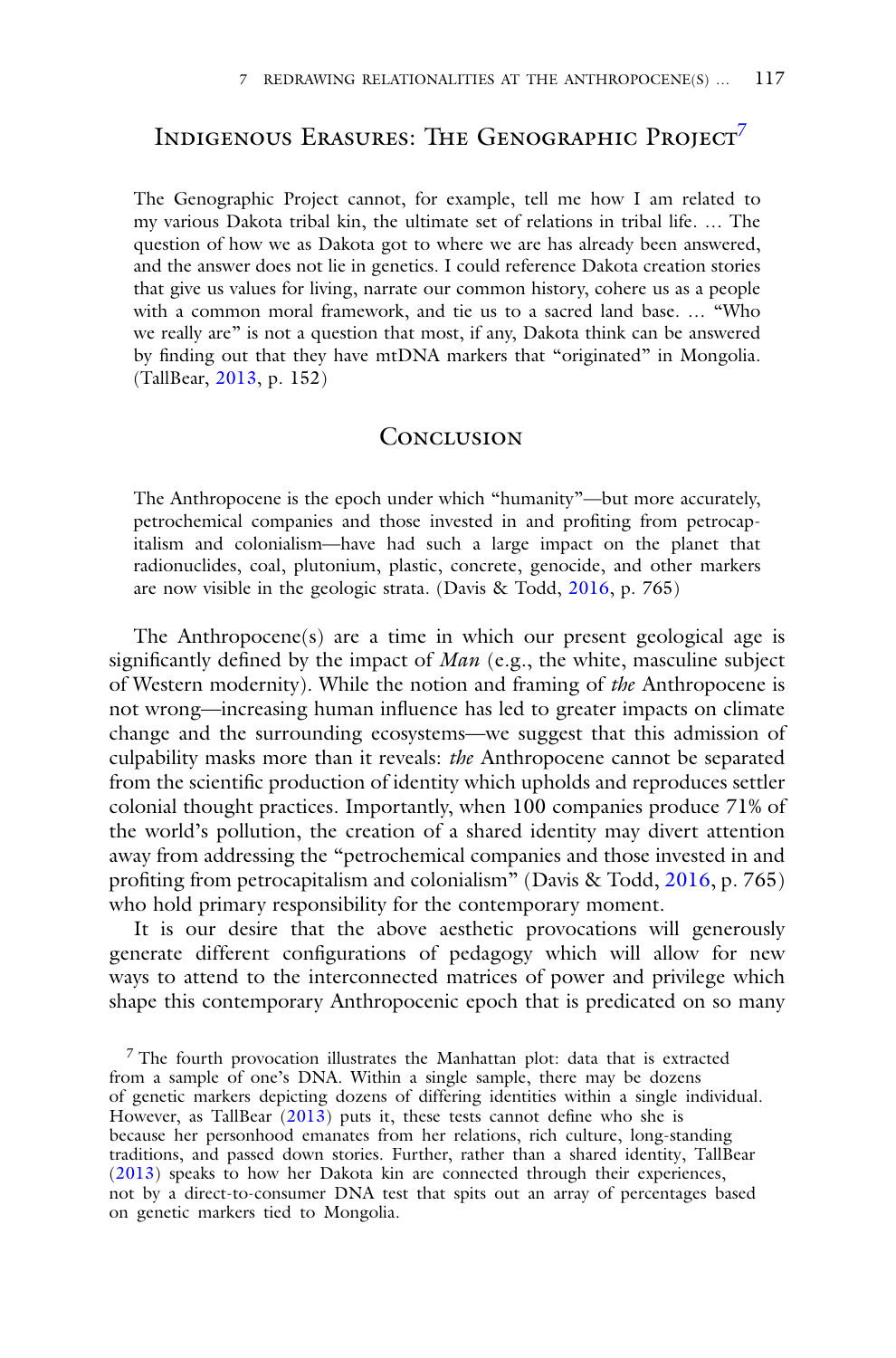other Anthropocenes. With this, we hope that these might allow for open, vulnerable, self-reflexive dialogue around the problematic ways in which the Anthropocene(s), Indigeneity, and science education intersect.

In refusing the ways in which we are discursively called to leave behind our relationalities in the universalizing project of the Anthropocene, we suggest turning to Indigenous thought-practices to break the cyclical storm of anthropogenic violence: to remember that the same land we begin to separate, colonize, commodify, and pollute is also the land in which we may find coalition and community.

## **REFERENCES**

- <span id="page-9-8"></span>Ahenakew, C. (2016). Grafting Indigenous ways of knowing onto non-Indigenous ways of being. *International Review of Qualitative Research*, *9*(3), 323–340.
- <span id="page-9-7"></span>Ahenakew, C. R. (2017). Mapping and complicating conversations about Indigenous education. *Diaspora, Indigenous, and Minority Education*, *11*(2), 80–91.
- <span id="page-9-9"></span>Archibald, J. (2008). *Indigenous storywork.* UBC Press.
- <span id="page-9-1"></span>Bang, M., & Marin, A. (2015). Nature–culture constructs in science learning: Human/non-human agency and intentionality. *Journal of Research in Science Teaching*, *52*(4), 530–544. <https://doi.org/10.1002/tea.21204>
- <span id="page-9-0"></span>Davis, H., & Todd, Z. (2016). On the importance of a date, or decolonizing the Anthropocenes*. ACME: An International Journal for Critical Geographies*, *16*(4), 761–780.
- <span id="page-9-10"></span>El-Sherif, L. (2020). Six Nations Land Defenders in Caledonia reveal hypocrisy of Canada's land acknowledgements. *The Conversation*. https://theconversation.com/ [six-nations-land-defenders-in-caledonia-reveal-hypocrisy-of-canadas-land-acknowled](https://theconversation.com/six-nations-land-defenders-in-caledonia-reveal-hypocrisy-of-canadas-land-acknowledgements-145158) gements-145158.
- <span id="page-9-6"></span>Lewis, S. L., & Maslin, M. A. (2015). Defining the Anthropocene. *Nature*, *519*(7542), 171. <https://doi.org/10.1038/nature14258>
- <span id="page-9-2"></span>Liboiron, M., Tironi, M., & Calvillo, N. (2018). Toxic politics: Acting in a permanently polluted world. *Social studies of science*, *48*(3), 331–349. https://doi.org/ [10.1177/0306312718783087](https://doi.org/10.1177/0306312718783087)
- <span id="page-9-5"></span>McKinley, E. (2001). Cultural diversity: Masking power with innocence. *Science Education*, *85*(1), 74–76.
- <span id="page-9-12"></span>NASA Science. (2020). *Earth.* <https://solarsystem.nasa.gov/planets/earth/in-depth/>
- <span id="page-9-11"></span>Niro, S., Oneida, K. G., & Brant, A. (1999). Origin stories - Sky woman. *Canadian Museum of History*. [https://www.historymuseum.ca/cmc/exhibitions/aborig/](https://www.historymuseum.ca/cmc/exhibitions/aborig/fp/fpz2f22e.html) fp/fpz2f22e.html
- <span id="page-9-3"></span>TallBear, K. (2013). *Native American DNA: Tribal belonging and the false promise of genetic belonging.* University of Minnesota Press.
- <span id="page-9-4"></span>Tuck, E., & Yang, W. (2012). Decolonization is not a metaphor. *Decolonization: Indigeneity, Education & Society*, *1*(1), 1–40.